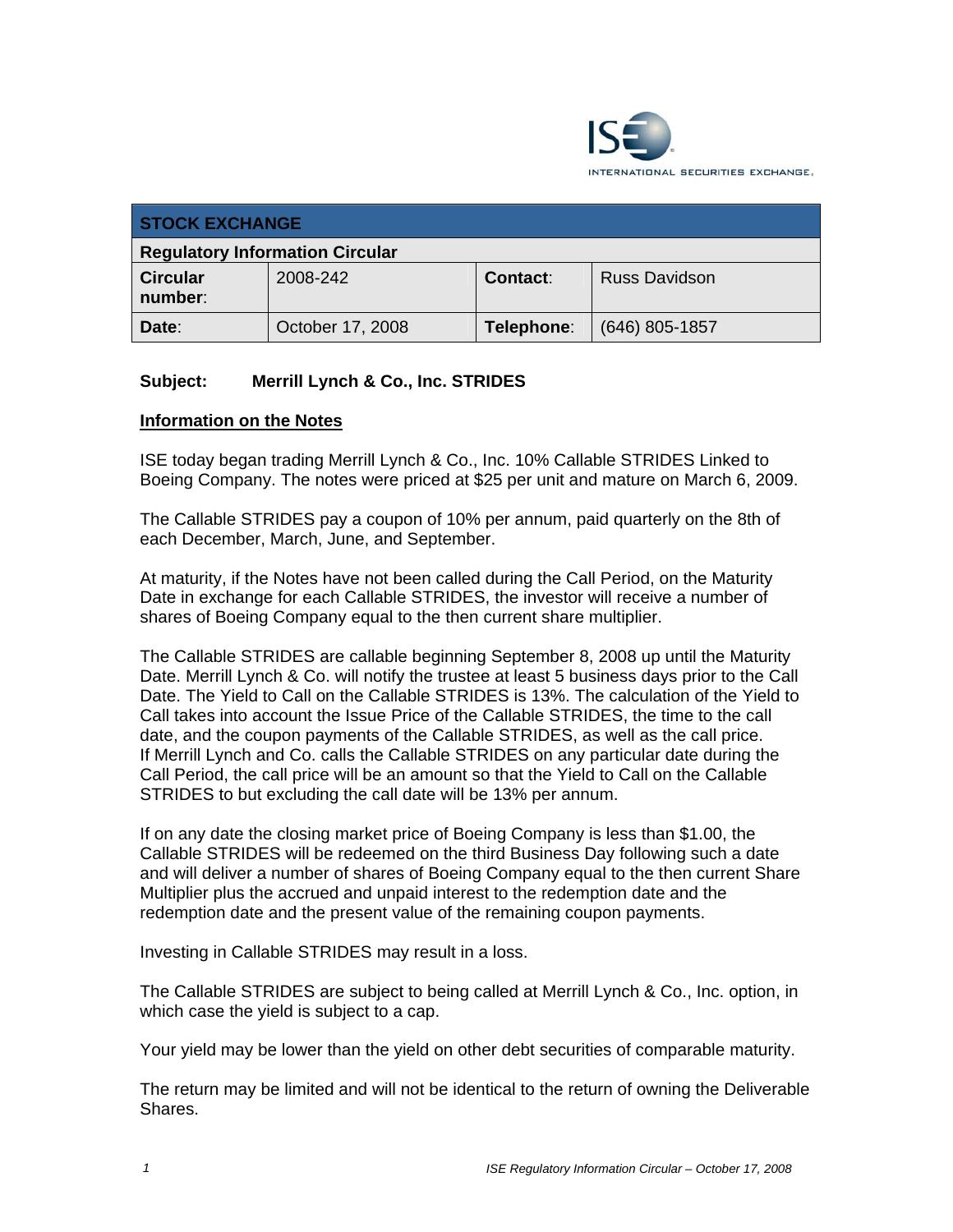Many factors affect the trading value of the Callable STRIDES; these factors interrelate in complex ways and the effect of any one factor may offset or magnify the effect of another factor.

Amounts payable on the Callable STRIDES may be limited by state law.

The Underlying Company has no obligations relating to the Callable STRIDES and no diligence has been performed with respect to the Underlying Company.

Callable STRIDES holders are not entitled to stockholder's rights.

Purchases and sales of the Deliverable Shares by Merrill Lynch & Co., Inc. and their affiliates may affect your return.

Potential conflicts of interest could arise.

Tax consequences are uncertain.

Trading in the shares on ISE is on a UTP basis and is subject to ISE equity trading rules. The shares will trade from 9:00 a.m. until 4:00 p.m. Eastern Time. Equity Electronic Access Members ("Equity EAMs") trading the shares during the Pre-Market Session are exposed to the risk of the lack of the calculation or dissemination of underlying index value or intraday indicative value ("IIV"). For certain derivative securities products, an updated underlying index value or IIV may not be calculated or publicly disseminated in the Pre-Market hours. Since the underlying index value and IIV are not calculated or widely disseminated during Pre-Market hours, an investor who is unable to calculate implied values for certain derivative securities products during Pre-Market hours may be at a disadvantage to market professionals.

Equity EAMs also should review NASD Notice to Members 03-71 for guidance on trading these products. The Notice reminds members of their obligations to: (1) conduct adequate due diligence to understand the features of the product; (2) perform a reasonable-basis suitability analysis; (3) perform customer-specific suitability analysis in connection with any recommended transactions; (4) provide a balanced disclosure of both the risks and rewards associated with the particular product, especially when selling to retail investors; (5) implement appropriate internal controls; and (6) train registered persons regarding the features, risk and suitability of these products.

**This Regulatory Information Circular is not a statutory Prospectus. Equity EAMs should consult the Trust's Registration Statement, SAI, Prospectus and the Fund's website for relevant information.**